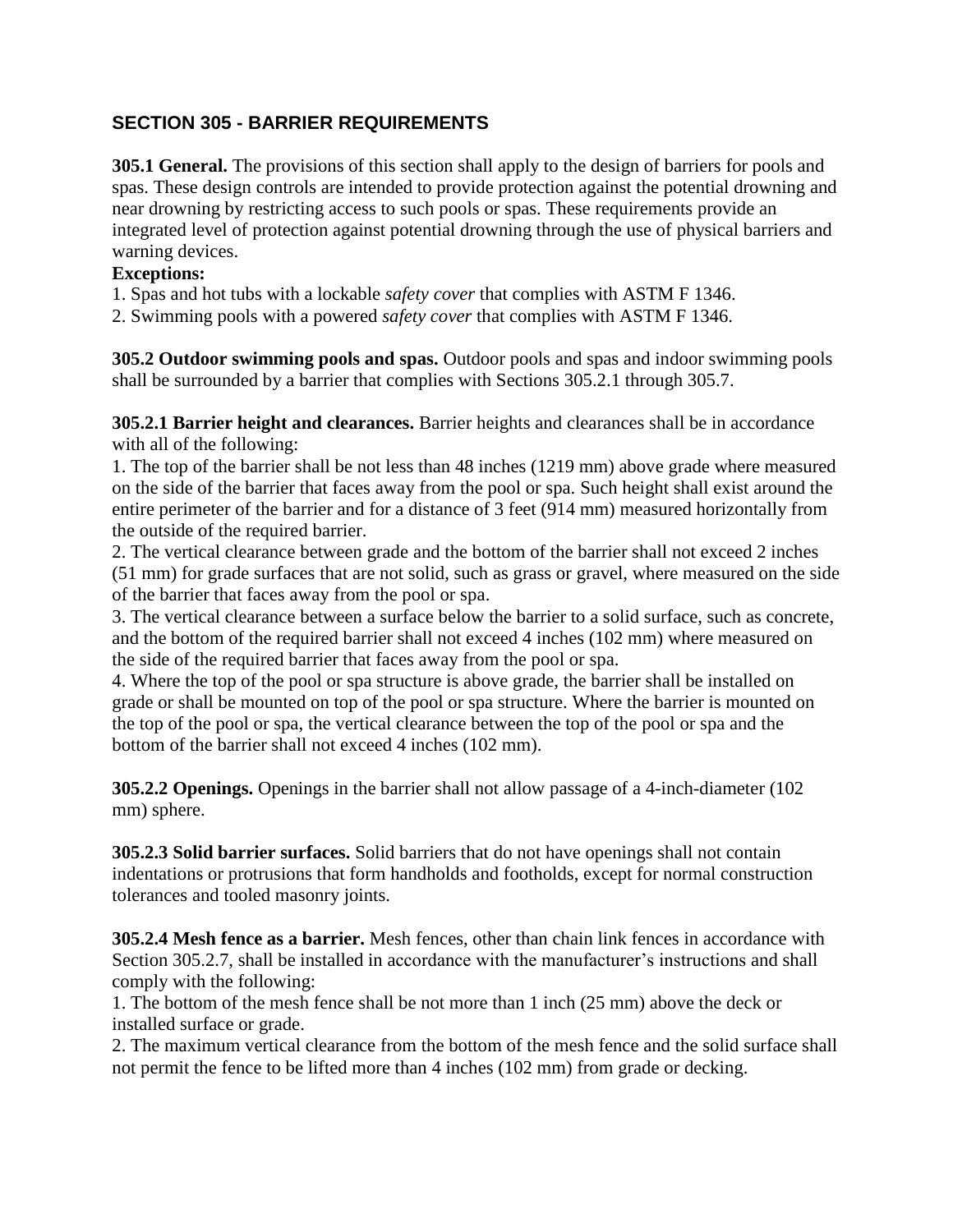3. The fence shall be designed and constructed so that it does not allow passage of a 4-inch (102 mm) sphere under any mesh panel. The maximum vertical clearance from the bottom of the mesh fence and the solid surface shall not be more than 4 inches (102 mm) from grade or decking.

4. An attachment device shall attach each barrier section at a height not lower than 45 inches (1143 mm) above grade. Common attachment devices include, but are not limited to, devices that provide the security equal to or greater than that of a hook-and-eyetype latch incorporating a spring-actuated retaining lever such as a safety gate hook.

5. Where a hinged gate is used with a mesh fence, the gate shall comply with Section 305.3. 6. Patio deck sleeves such as vertical post receptacles that are placed inside the patio surface shall be of a nonconductive material.

7. Mesh fences shall not be installed on top of on ground *residential* pools.

**305.2.5 Closely spaced horizontal members.** Where the barrier is composed of horizontal and vertical members and the distance between the tops of the horizontal members is less than 45 inches (1143 mm), the horizontal members shall be located on the pool or spa side of the fence. Spacing between vertical members shall not exceed 13/4 inches (44 mm) in width. Where there are decorative cutouts within vertical members, spacing within the cutouts shall not exceed 13/4 inches (44 mm) in width.

**305.2.6 Widely spaced horizontal members.** Where the barrier is composed of horizontal and vertical members and the distance between the tops of the horizontal members is 45 inches (1143 mm) or more, spacing between vertical members shall not exceed 4 inches (102 mm). Where there are decorative cutouts within vertical members, the interior width of the cutouts shall not exceed 13/4 inches (44 mm).

**305.2.7 Chain link dimensions.** The maximum opening formed by a chain link fence shall be not more than 13/4 inches (44 mm). Where the fence is provided with slats fastened at the top and bottom which reduce the openings, such openings shall be not more than 13/4 inches (44 mm).

**305.2.8 Diagonal members.** Where the barrier is composed of diagonal members, the maximum opening formed by the diagonal members shall be not more than 13/4 inches (44 mm). The angle of diagonal members shall be not greater than 45 degrees (0.79 rad) from vertical.

**305.2.9 Clear zone.** There shall be a clear zone of not less than 36 inches (914 mm) between the exterior of the barrier and any permanent structures or equipment such as pumps, filters and heaters that can be used to climb the barrier.

**305.2.10 Poolside barrier setbacks.** The pool or spa side of the required barrier shall be not less than 20 inches (508 mm) from the water's edge.

**305.3 Gates.** Access gates shall comply with the requirements of Sections 305.3.1 through 305.3.3 and shall be equipped to accommodate a locking device. Pedestrian access gates shall open outward away from the pool or spa, shall be self-closing and shall have a self-latching device.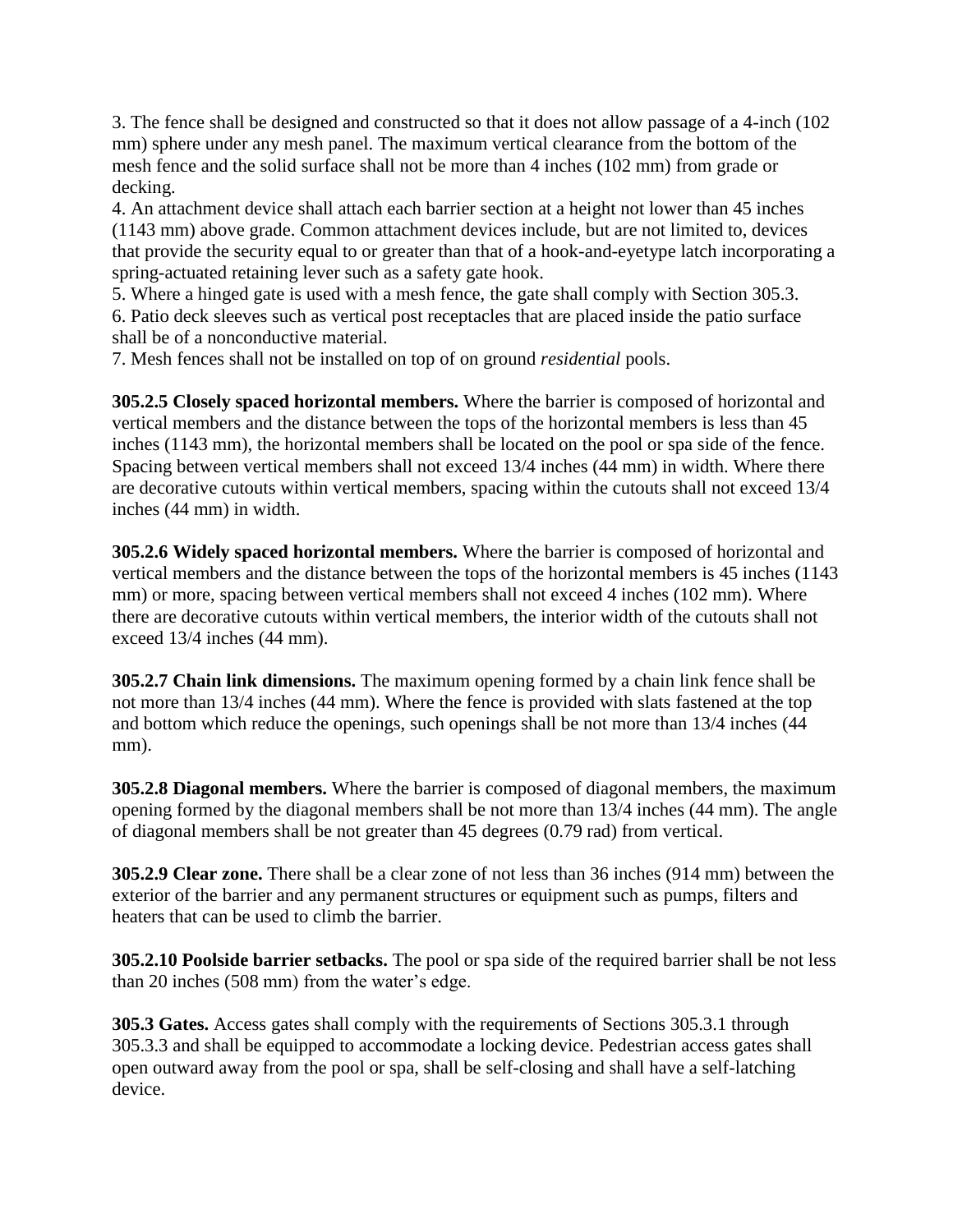**305.3.1 Utility or service gates.** Gates not intended for pedestrian use, such as utility or service gates, shall remain locked when not in use.

**305.3.2 Double or multiple gates.** Double gates or multiple gates shall have at least one leaf secured in place and the adjacent leaf shall be secured with a self-latching device. The gate and barrier shall not have openings larger than 1/2 inch (12.7 mm) within 18 inches (457 mm) of the latch release mechanism. The self-latching device shall comply with the requirements of Section 305.3.3.

**305.3.3 Latches.** Where the release mechanism of the self-latching device is located less than 54 inches (1372 mm) from grade, the release mechanism shall be located on the pool or spa side of the gate not less than 3 inches (76 mm) below the top of the gate, and the gate and barrier shall not have openings greater than 1/2 inch (12.7 mm) within 18 inches (457 mm) of the release mechanism.

**305.4 Structure wall as a barrier.** Where a wall of a dwelling or structure serves as part of the barrier and where doors or windows provide direct access to the pool or spa through that wall, one of the following shall be required:

1. Operable windows having a sill height of less than 48 inches (1219 mm) above the indoor finished floor and doors shall have an alarm that produces an audible warning when the window, door or their screens are opened. The alarm shall be *listed* and *labeled* as a water hazard entrance alarm in accordance with UL 2017. In dwellings or structures not required to be Accessible units, Type A units or Type B units, the operable parts of the alarm deactivation switches shall be located 54 inches (1372 mm) or more above the finished floor. In dwellings or structures required to be Accessible units, Type A units or Type B units, the operable parts of the alarm deactivation switches shall be located not greater than 54 inches (1372 mm) and not less than 48 inches (1219 mm) above the finished floor.

2. A *safety cover* that is *listed* and *labeled* in accordance with ASTM F 1346 is installed for the pools and spas.

3. An *approved* means of protection, such as self-closing doors with self-latching devices, is provided. Such means of protection shall provide a degree of protection that is not less than the protection afforded by Item 1 or 2.

#### **305.5 Onground residential pool structure as a barrier.**

An onground *residential* pool wall structure or a barrier mounted on top of an onground *residential* pool wall structure shall serve as a barrier where all of the following conditions are present:

1. Where only the pool wall serves as the barrier, the bottom of the wall is on grade, the top of the wall is not less than 48 inches (1219 mm) above grade for the entire perimeter of the pool, the wall complies with the requirements of Section 305.2 and the pool manufacturer allows the wall to serve as a barrier.

2. Where a barrier is mounted on top of the pool wall, the top of the barrier is not less than 48 inches (1219 mm) above grade for the entire perimeter of the pool, and the wall and the barrier on top of the wall comply with the requirements of Section 305.2.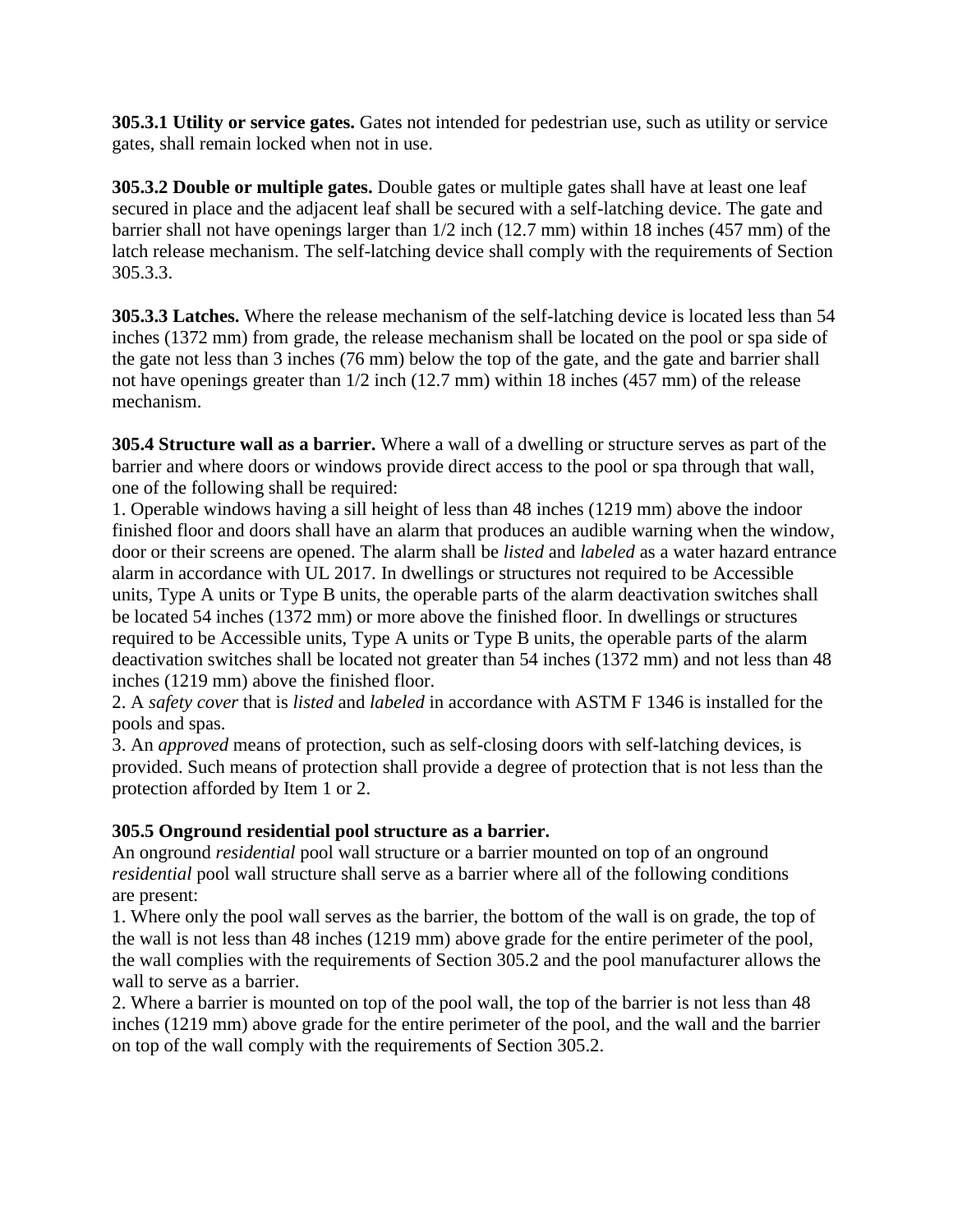3. Ladders or steps used as means of access to the pool are capable of being secured, locked or removed to prevent access except where the ladder or steps are surrounded by a barrier that meets the requirements of Section 305.

4. Openings created by the securing, locking or removal of ladders and steps do not allow the passage of a 4-inch (102 mm) diameter sphere.

5. Barriers that are mounted on top of onground *residential* pool walls are installed in accordance with the pool manufacturer's instructions.

**305.6 Natural barriers.** In the case where the pool or spa area abuts the edge of a lake or other natural body of water, public access is not permitted or allowed along the shoreline, and required barriers extend to and beyond the water's edge not less than 18 inches (457 mm), a barrier is not required between the natural body of water shoreline and the pool or spa.

**305.7 Natural topography.** Natural topography that prevents direct access to the pool or spa area shall include but not be limited to mountains and natural rock formations. A natural barrier approved by the governing body shall be acceptable provided that the degree of protection is not less than the protection afforded by the requirements of Sections 305.2 through 305.5.

# **SECTION 306 - DECKS**

**306.1 General.** Decks shall be designed and installed in accordance with the *International Residential Code* or the *International Building Code*, as applicable in accordance with Section 102.7.1, except as provided in this section.

**306.2 Slip resistant.** Decks, ramps, coping, and similar step surfaces shall be slip resistant and cleanable. Special features in or on decks such as markers, brand insignias, and similar materials shall be slip resistant.

**306.3 Step risers and treads.** Step risers for decks of public pools and spas shall be uniform and have a height not less than 33/4 inches (95 mm) and not greater than 71/2 inches (191 mm). The tread distance from front to back shall be not less than 11 inches (279 mm). Step risers for decks of *residential* pools and spas shall be uniform and shall have a height not exceeding 71/2 inches (191 mm). The tread distance from front to back shall be not less than 10 inches (254 mm).

**306.4 Deck steps handrail required.** Public pool and spa deck steps having three or more risers shall be provided with a handrail.

**306.5 Slope.** The minimum slope of decks shall be in accordance with Table 306.5 except where an alternative drainage method is provided that prevents the accumulation or pooling of water. The slope for decks, other than wood decks, shall be not greater than 1/2 inch per foot (1 mm per 24 mm) except for ramps. The slope for wood and wood/plastic composite decks shall be not greater than 1/4 inch per 1 foot (1 mm per 48 mm). Decks shall be sloped so that standing water will not be deeper than  $1/8$  inch  $(3.2 \text{ mm})$ , 20 minutes after the cessation of the addition of water to the deck.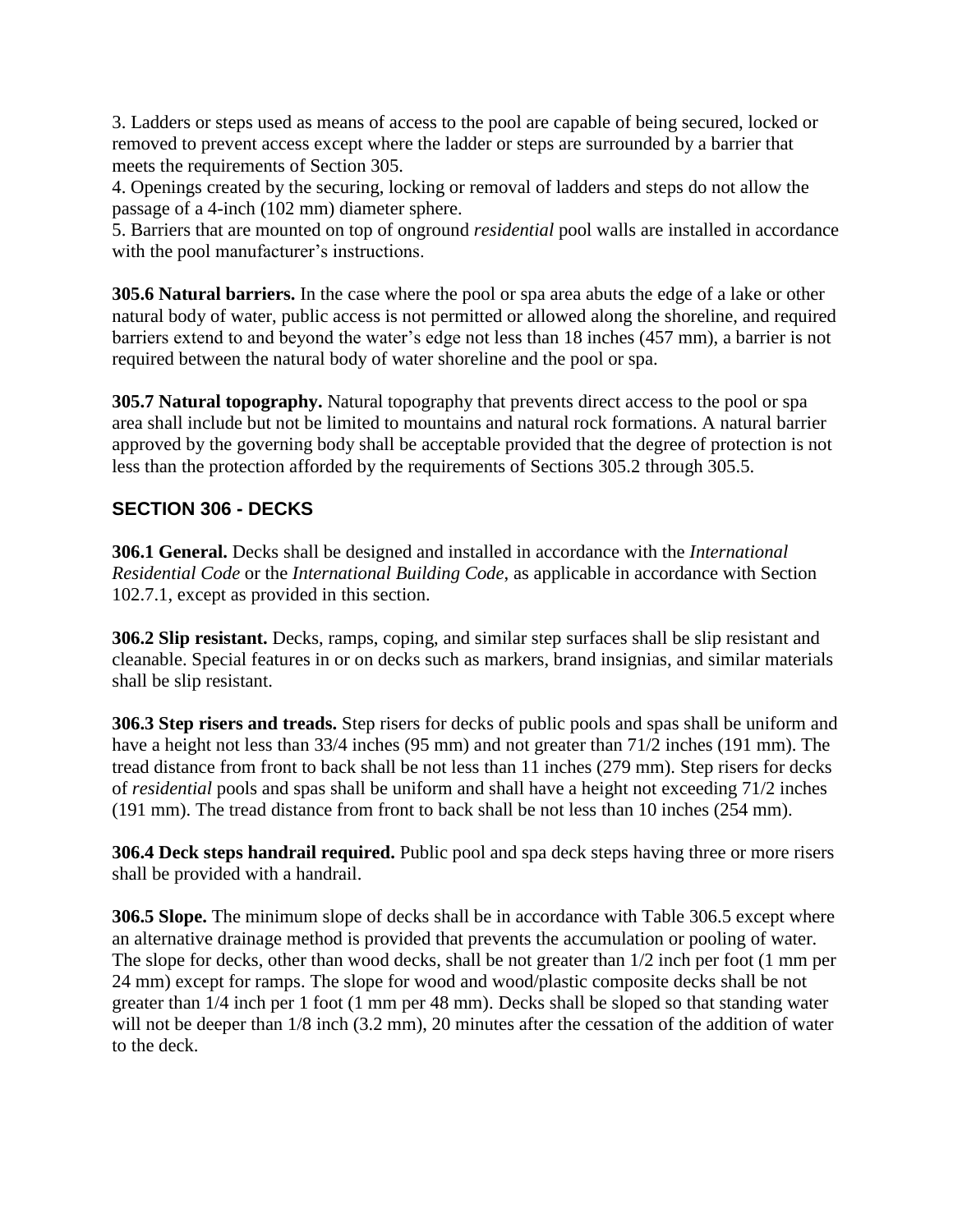**306.6 Gaps.** Gaps shall be provided between deck boards in wood and wood/plastic composite decks. Gaps shall be consistent with *approved* engineering methods with respect to the type of wood used and shall not cause a tripping hazard.

**306.6.1 Maximum gap.** The open gap between pool decks and adjoining decks or walkways, including joint material, shall be not greater than 3/4 inch (19.1 mm). The difference in vertical elevation between the pool deck and the adjoining sidewalk shall be not greater than 1/4 inch (6.4 mm).

**306.7 Concrete joints.** Isolation joints that occur where the pool coping meets the concrete deck shall be water tight.

**306.7.1 Joints at coping.** Joints that occur where the pool coping meets the concrete deck shall be installed to protect the coping and its mortar bed from damage as a result of the anticipated movement of adjoining deck.

**306.7.2 Crack control.** Joints in a deck shall be provided to minimize visible cracks outside of the control joints caused by imposed stresses or movement of the slab.

**306.7.3 Movement control.** Areas where decks join existing concrete work shall be provided with a joint to protect the pool from damage caused by relative movement.

**306.8 Deck edges.** The edges of decks shall be radiused, tapered, or otherwise designed to eliminate sharp corners.

**306.9 Valves under decks.** Valves installed in or under decks shall be accessible for operation, service, and maintenance. Where access through the deck walking surface is required, an access cover shall be provided for the opening in the deck. Such access covers shall be slip resistant and secured.

**306.9.1 Hose bibbs.** Hose bibbs shall be provided for rinsing down the entire deck and shall be installed in accordance with the *International Plumbing Code* or *International Residential Code*, as applicable in accordance with Section 102.7.1, and shall be located not more than 150 feet (45 720 mm) apart. Water-powered devices, such as water-powered lifts, shall have a dedicated hose bibb water source.

**Exception:** *Residential* pools and spas shall not be required to have hose bibbs located at 150foot (45 720 mm) intervals, or have a dedicated hose bibb for waterpowered devices.

**(Continued)**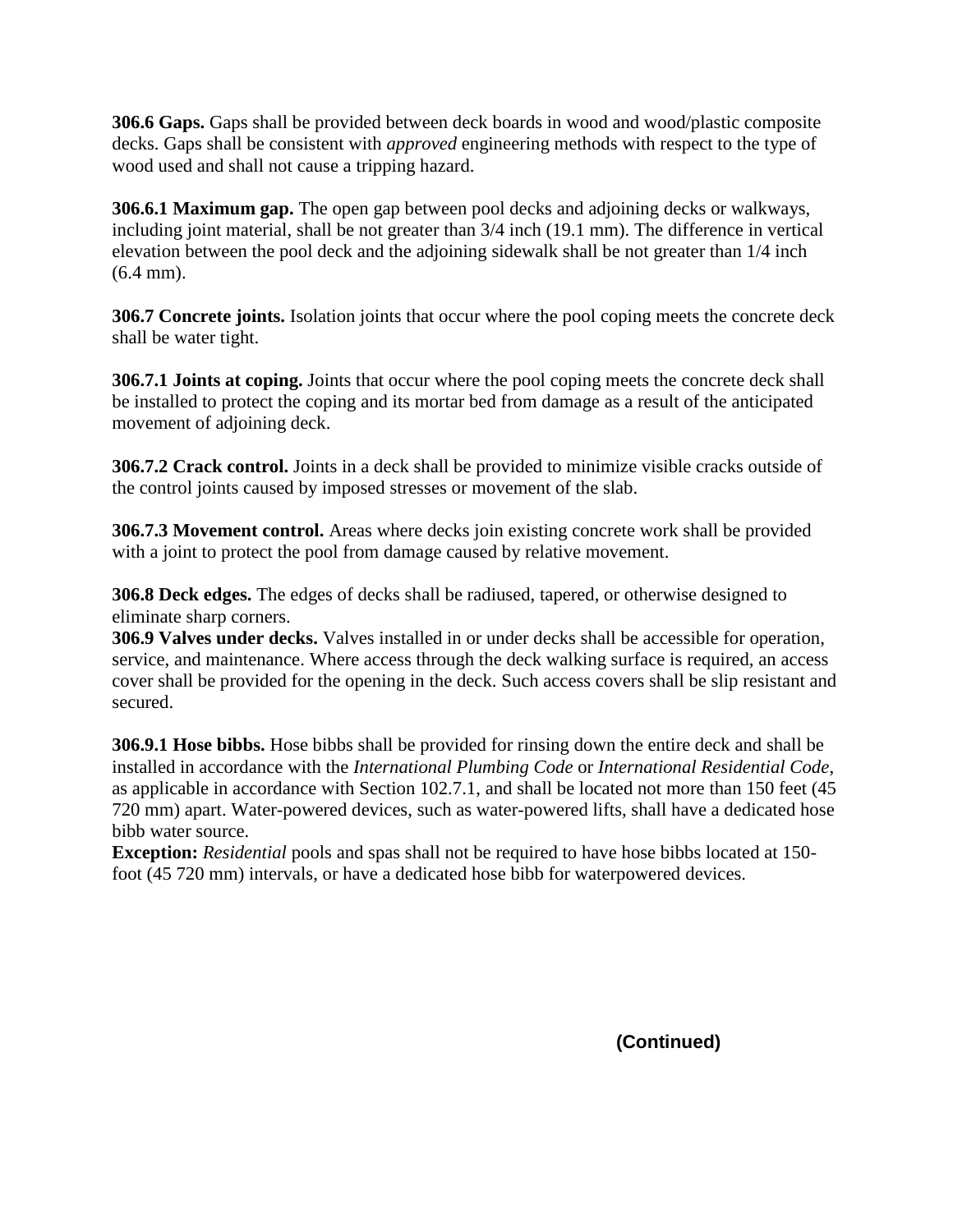### **SECTION 310 - SUCTION ENTRAPMENT AVOIDANCE**

**310.1 General.** Suction entrapment avoidance for pools and spas shall be provided in accordance with APSP 7.

#### **Exceptions:**

1. Portable spas and portable exercise spas *listed* and *labeled* in accordance with UL 1563 or CSA C22.2 No. 218.1. 2. Suction entrapment avoidance for wading pools shall be provided in accordance with Section 405.

# **SUCTION ENTRAPMENT HAZARDS**

SUCTION ENTRAPMENT HAZARDS NOT ADDRESSED BY SAFETY VACUUM RELEASE SYSTEMS Safety Vacuum Release Systems (SVRS) such as the IntelliFlo VS+SVRS pump are designed to prevent body suction entrapment. They do not prevent mechanical entrapment, hair entanglement, limb entrapment, or evisceration (disembowelment).

Below are the five entrapment hazards as explained by ANSI/APSP-7, Suction Entrapment Avoidance Standard.

- . Body suction entrapment Suction applied to a targe portion of the body or limbs resulting in an entrapment.
- . Limb entrapment A limb sucked or inserted into an opening of a circulation outlet with a broken or missing cover in the pool resulting in a mechanical bind or swelling.
- · Hair entrapment or entanglement Hair becomes knotted or snagged in an outlet cover.
- . Evisceration/disembowelment Suction applied directly to the intestines through an unprotected sump or suction outlet with a missing or broken cover.
- . Mechanical entrapment Potential for jewelry, swimsuit, hair decorations, finger, toe or knuckle to be caught in an opening of an outlet or cover.

#### WHAT IS THE DIFFERENCE BETWEEN BODY ENTRAPMENT AND LIMB ENTRAPMENT?

Limb entrapment such as a hand/arm or foot/leg is trapped in an opening of a circulation outlet with a brokenor missing cover. Body entrapment is the stomach, back, shoulder and arm, blocking the drain opening.

The reason for the distinction is an arm stuck in a pipe is not solved by turning off the pump or "releasing the vacuum."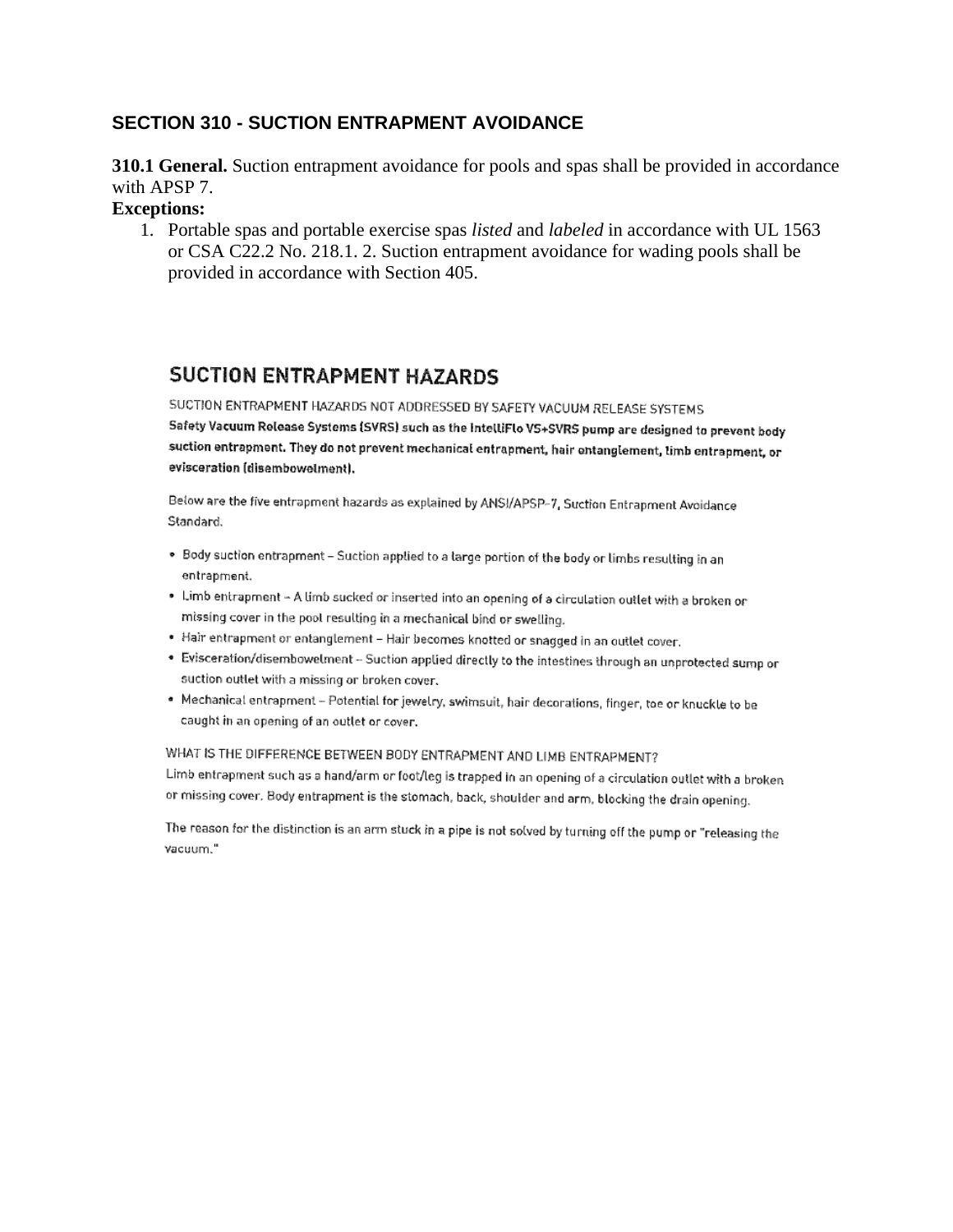### **Kate's Law**

Public Chapter No. 850

#### PUBLIC ACTS, 2010

#### PUBLIC CHAPTER NO. 850

#### SENATE BILL NO. 3019

#### By Burks, Marrero, Henry, Ford, Haynes, Barnes, Berke, Jackson, Herron, Finney, Kyle, Stewart, Tate, Harper

### Substituted for: House Bill No. 3156

# By Curtiss, Moore, Hardaway, Cooper, Gilmore

AN ACT to amend Tennessee Code Annotated, Title 47 and Title 68, Chapter 14, relative to swimming pools.

BE IT ENACTED BY THE GENERAL ASSEMBLY OF THE STATE OF TENNESSEE:

SECTION 1. Tennessee Code Annotated, Title 68, Chapter 14, is amended by adding the following as a new part thereto:

§ 68-14-801. This part shall be known and may be cited as "Katle Beth's Law".

§ 68-14-802. For purposes of this part, unless the context otherwise regulres:

(1) "Pool alarm" means a device which emits a sound of at least fifty (50) decibels when a person or an object weighing fifteen (15) pounds or more enters the water in a swimming pool, but shall not include, swimming protection alarm devices designed for individual use, such as an alarm attached to a child that sounds when the child exceeds a certain distance or becomes submerged in water;

(2) "Residential dwelling" means a one-family or two-family dwelling structure; and

(3) "Swimming pool" means any structure that is intended for swimming or recreational bathing and contains water over thirty-six Inches (36") deep, including, but not limited to, in-ground, aboveground, and on-ground swimming pools; hot tubs; and nonportable spas.

§ 68-14-803. Each person, enterprise, agency or entity that sells swimming pools to the general public shall post in a prominent place a sign, at least six inches (6") high and fourteen inches (14") wide, that reads as follows:

STATE LAW REQUIRES A POOL ALARM BE INSTALLED.

§ 68-14-804. Each person, enterprise, agency or entity that purchases or acquires a swimming pool to be installed after the effective date of this act shall Instalf a pool alarm before using or making available for use such swimming pool.